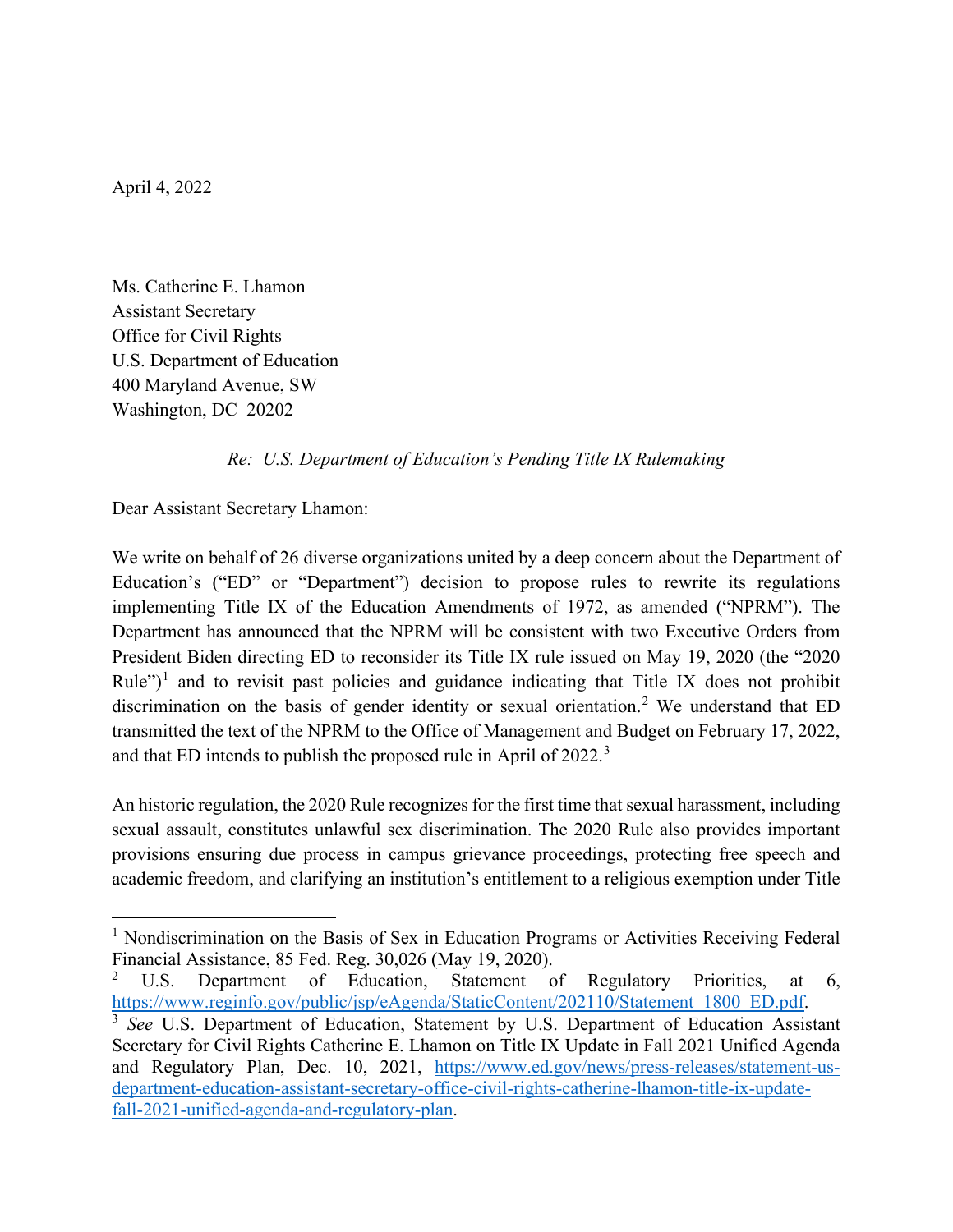IX. In contrast to previous administrations, the 2020 Rule also holds public elementary and secondary schools accountable for sexual harassment, including sexual assault, an acutely important change given the epidemic of sexual assault by teachers and staff on students in our nation's public schools. It is critical that the Department preserve the 2020 Rule; in any event, there is simply no need for regulatory action at this time.

To date, neither the White House nor ED has pointed to any plausible reason why it might be necessary to amend the 2020 Rule. There has been no indication that this framework, in its brief existence, has proven unworkable, and to this point litigation over the regulation has gone favorably for the government, despite the many attempts seeking judicial abrogation of the 2020 Rule. Discarding this framework will produce a whiplash effect for educational institutions that have only recently adjusted their procedures to implement the 2020 Rule and contribute to massive uncertainty among students, faculty members, and others regarding their rights in the Title IX grievance process. Hastily dispatching this carefully balanced process will only serve to devalue the core American principles of due process of law, freedom of speech and religion, academic freedom, and equal treatment on the basis of sex that lie at the heart of the 2020 Rule.

Indeed, the 2020 Rule requires institutions to observe fundamental principles of due process when investigating and adjudicating allegations of sexual harassment. The regulations require schools to treat all parties fairly, conclude grievance processes in a reasonably prompt time frame, and apply a presumption that the respondent is not responsible for the alleged conduct until the decision-maker determines responsibility. [4](#page-1-0) In light of the long-term, consequential impacts a determination of responsibility could have on the respondent, the 2020 Rule allows schools to require the decision-maker to use a clear and convincing evidence standard in reaching a determination, rather than the less-demanding preponderance of the evidence standard used in civil suits.<sup>[5](#page-1-1)</sup> Schools must offer both parties written notice of the allegations and give them the opportunity to submit relevant evidence and review and challenge evidence submitted by others.[6](#page-1-2) Trained Title IX personnel, free from bias and conflicts of interest in the proceeding, must consider this evidence objectively without prejudging the facts or making credibility determinations on the basis of a person's status as complainant or respondent.<sup>[7](#page-1-3)</sup>

With reference to postsecondary institutions and reflecting the absolute importance of crossexamination in the search for the truth in adversarial proceedings, the 2020 Rule provides for each

<span id="page-1-0"></span><sup>4</sup> 85 Fed. Reg. 30,026, 30,575 (May 19, 2020).

<span id="page-1-1"></span><sup>5</sup> *See id.* (requiring Title IX coordinators to "[s]tate whether the standard of evidence to be used to determine responsibility is the preponderance of the evidence standard or the clear and convincing evidence standard").

<span id="page-1-2"></span><sup>6</sup> *Id.* at 30,576.

<span id="page-1-3"></span><sup>7</sup> *Id.* at 30,575.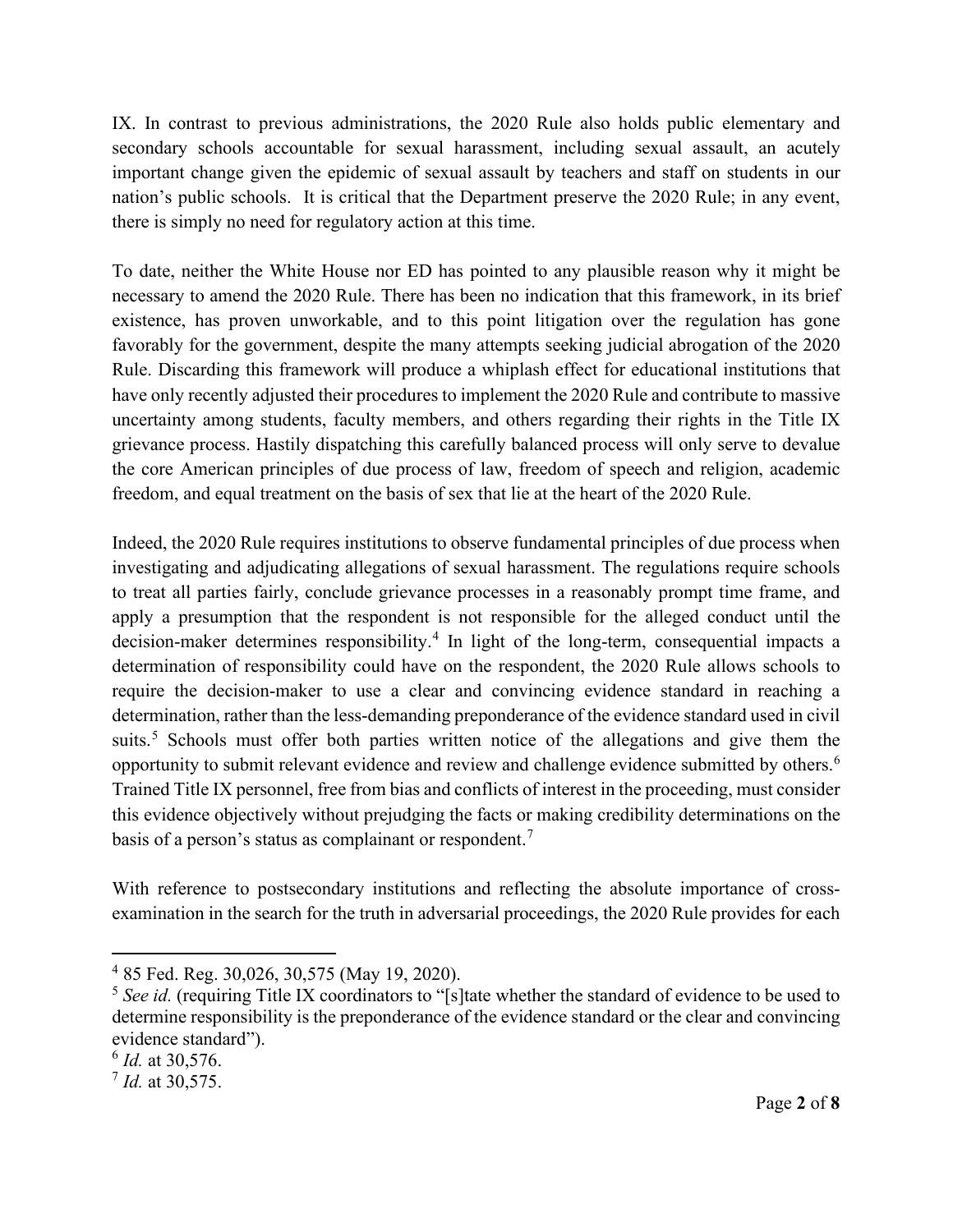party's advisor—but not the party—to ask the other party and any witnesses relevant questions while shielding complainants against inappropriate questions about prior sexual behavior.<sup>[8](#page-2-0)</sup> In sum, the 2020 Rule requires a fair process, equality in treatment, and impartial decision-making for parties to Title IX procedures. We strongly urge the Department to retain these common-sense protections.

At the same time, the 2020 Rule for the first time imposes legally binding requirements that, upon receiving notice of a sexual harassment allegation, schools must immediately reach out to the reported victim and offer educational supportive measures to protect safety, deter harassment, or promote educational access. These supportive measures must be offered regardless of whether the reported victim, or the school's Title IX Coordinator, ever files a formal complaint that initiates an investigation. In other words, the 2020 Rule requires schools to provide support for complainants, while refraining from premature punishment of respondents, thereby ensuring that using Title IX to deter sexual harassment is consistent with both the purpose of Title IX's nondiscrimination mandate, as well as the constitutional protections and fundamental fairness Americans expect.

In addition to bolstering due process protections for parties in Title IX proceedings, the 2020 Rule constructs strong guardrails to prevent the abuse of the Title IX process to chill protected speech and constrain academic freedom. While recognizing for the first time that schools have a legal obligation to respond promptly to reports of sexual harassment and offer appropriate support to alleged victims,  $9$  the 2020 Rule follows U.S. Supreme Court precedent  $^{10}$  $^{10}$  $^{10}$  by shielding speech and expressive conduct from Title IX enforcement unless a reasonable person would find it so severe, pervasive, and objectively offensive that it denies a person equal educational access. <sup>[11](#page-2-3)</sup> In this way, the regulations recognize that schools must not use the Title IX grievance process to punish people merely for exercising their right to free speech in an academic context, even when such speech is offensive. It is important to note that this standard only applies to speech and expressive conduct, not to *quid pro quo* harassment or sexual assault. [12](#page-2-4) We call on the Department to demonstrate its commitment to freedom of speech and academic freedom by retaining this narrowly and carefully drawn definition of expression that may result in sanctions against individuals.

We further urge the Department not to modify or abrogate the regulation concerning the exemption from Title IX for institutions controlled by a religious organization.<sup>[13](#page-2-5)</sup> The 2020 Rule provides

<span id="page-2-0"></span><sup>8</sup> *Id.* at 30,577.

<span id="page-2-1"></span><sup>&</sup>lt;sup>9</sup> *Id.* at 30,574.

<span id="page-2-2"></span><sup>10</sup> Davis v. Monroe County Bd. of Educ., 526 U.S. 629, 650 (1999).

<span id="page-2-3"></span> $11$  85 Fed. Reg. 30,026, 30,574 (May 19, 2020).

<span id="page-2-4"></span><sup>12</sup> *Id.*

<span id="page-2-5"></span><sup>13</sup> 85 Fed. Reg. 59,916, 59,980–59,981 (Sept. 23, 2020).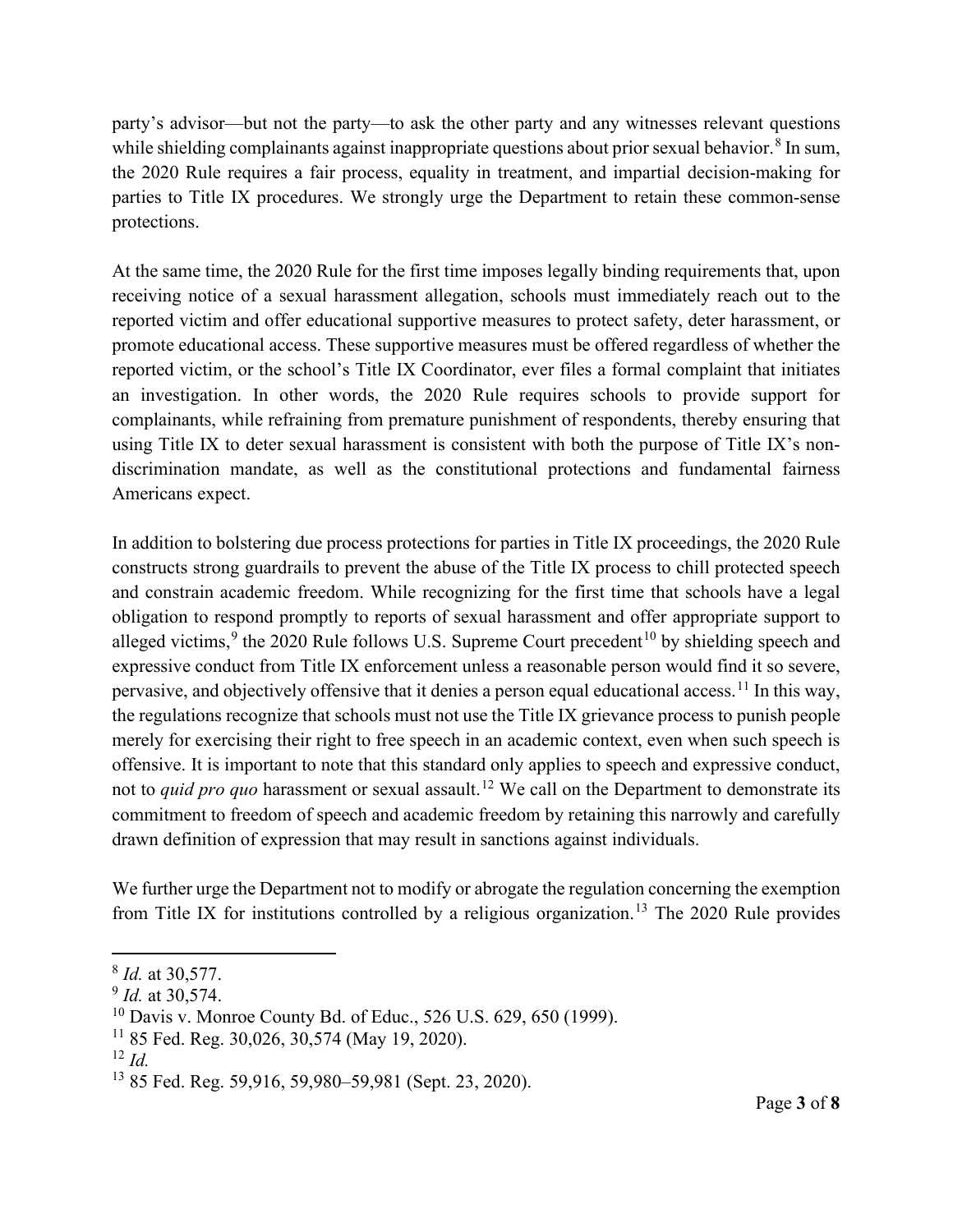valuable guidance to a faith-based institution wishing to exercise its right to a religious exemption without unnecessary and burdensome filing requirements. It is difficult to see what benefits would flow from ending a rule offering greater clarity and less burden to an educational institution that seeks to claim an exemption to which it is already entitled as a matter of law. We are concerned that the administration's ultimate aim is to place additional, needless, and undue regulatory burdens on faith-based institutions that wish to claim such an exemption.

Finally, we are alarmed by the administration's extremist position that ED should extend Title IX, by regulatory fiat, to prohibit discrimination on the basis of gender identity and that simply acknowledging a student's sex, and providing certain services and activities separately but comparably to each sex, could constitute unlawful discrimination. Such a view completely ignores the language and structure of Title IX.<sup>[14](#page-3-0)</sup> Indeed, the very text of Title IX demonstrates an understanding that "sex" is male or female—binary and biological.<sup>[15](#page-3-1)</sup> Underscoring this understanding of "sex," the statute expressly authorizes separation based on male or female "sex" in certain circumstances.<sup>[16](#page-3-2)</sup> Along these lines, Title IX expressly allows for certain single-sex educational institutions and organizations<sup>[17](#page-3-3)</sup> and does not prohibit educational institutions "from maintaining separate living facilities for the *different* sexes."[18](#page-3-4) Longstanding Department regulations also permit such programs to "operate or sponsor separate teams for members of *each* sex where selection for such teams is based upon competitive skill or the activity involved is a contact sport" and requires universities to consider male or female sex in allocating athletic scholarships.<sup>[19](#page-3-5)</sup>

Adding gender identity as a nondiscrimination category under Title IX is particularly disturbing to those of us who have cheered the great progress that has occurred in women's sports since the passage of Title IX nearly fifty years ago. Such a move would unquestionably damage athletic opportunities for women in schools, colleges, and universities and wreak havoc on Title IX's requirement to establish and maintain a level playing field for women in athletics. Should ED add gender identity to Title IX's protections, schools would have no choice but to allow biological men

<span id="page-3-0"></span><sup>14</sup> Any notion that *Bostock v. Clayton Cty., Georgia,* 140 S. Ct. 1731 (2020), extends to Title IX is entirely unpersuasive and countered by *Bostock's* own language. The Supreme Court expressly limited its decision in *Bostock* to Title VII; the Court was painstakingly clear that *Bostock* does not affect the meaning of "sex" as that term is used in Title IX. *Bostock*, 140 S. Ct. at 1753.

<span id="page-3-1"></span><sup>&</sup>lt;sup>15</sup> 20 U.S.C. § 1681(a)(2) (describing how an institution may change "from . . . . admit[ting] only students of one sex to . . . admit [ting] students of both sexes").

<span id="page-3-2"></span><sup>&</sup>lt;sup>16</sup> 20 U.S.C. § 1681(a)(6)(B) (referring to "Men's" and "Women's" associations and organizations for "Boy[s]" and "Girl[s]," "the membership of which has traditionally been limited to persons of one sex").

<span id="page-3-3"></span> $17$  20 U.S.C. § 1681(a)(1)-(9).

<span id="page-3-4"></span><sup>18</sup> 20 U.S.C. § 1686 (italics added).

<span id="page-3-5"></span><sup>&</sup>lt;sup>19</sup> 34 C.F.R.  $\frac{88}{106.41}$  (b) (italics added) and 106.37(c).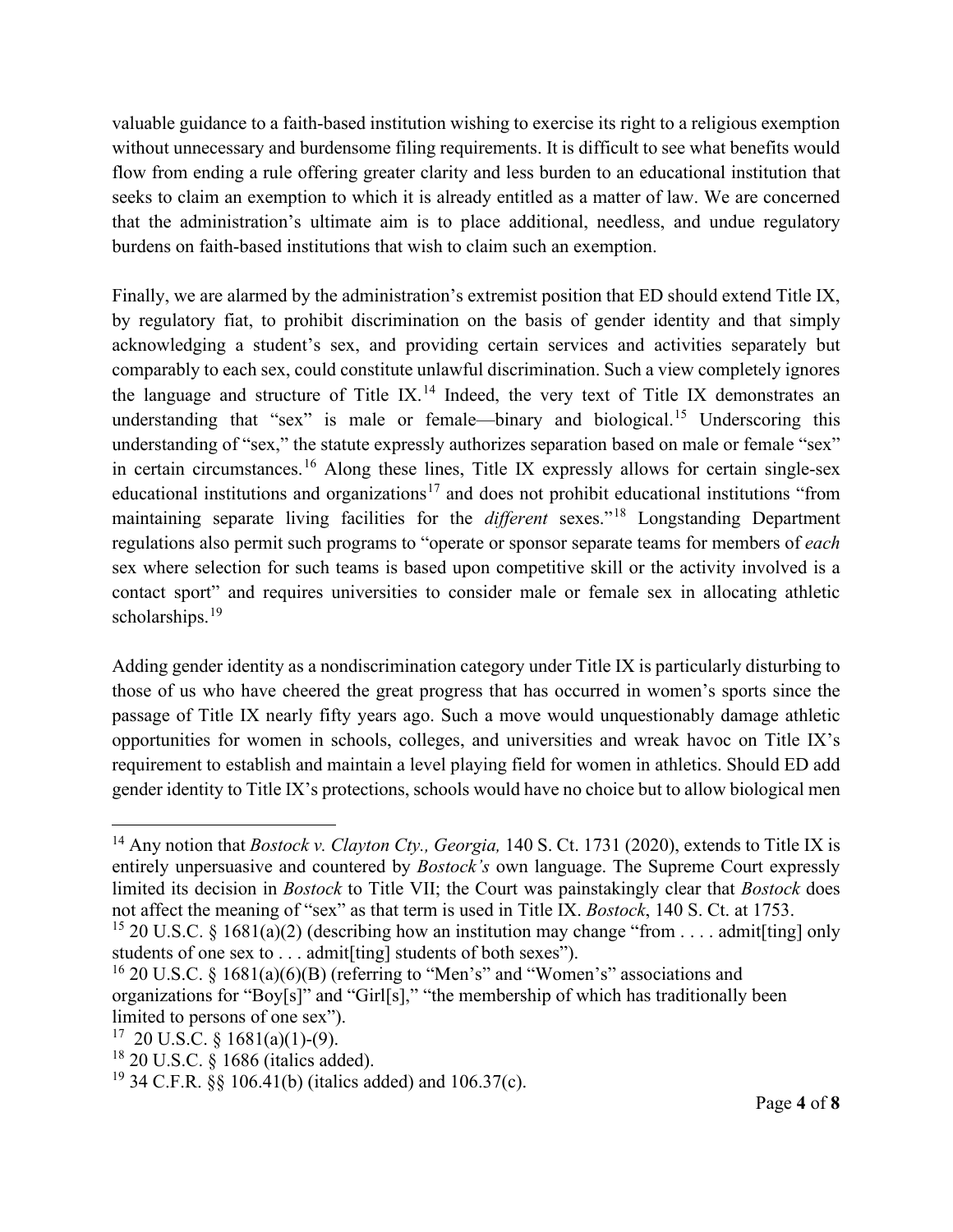to participate on women's sports teams, causing biological women to lose positions on athletic teams, opportunities to compete, prizes, and scholarships, as well as risk bodily harm in certain sports. This development would turn on its head Title IX—a statute that Congress has made clear creates and protects opportunities for biological women in athletics.[20](#page-4-0) As any other interpretation would exceed the Department's statutory authority under Title IX, any policy regarding the extension of Title IX to gender identity must emerge through the legislative process, not rulemaking.

We strongly urge the Department to set aside its Title IX rulemaking and to allow institutions to continue their efforts to comply with the 2020 Rule.

Sincerely,

James C. Blew Co-founder Defense of Freedom Institute for Policy Studies

Gene Hamilton General Counsel America First Legal Foundation

Chad Wolf Executive Director and Chief Strategy Officer America First Policy Institute

Dan Morenoff Executive Director and Secretary American Civil Rights Project

<span id="page-4-0"></span><sup>20</sup> Sex Discrimination Act of 1974, Pub. L. No. 93-380, § 844, 88 Stat. 484.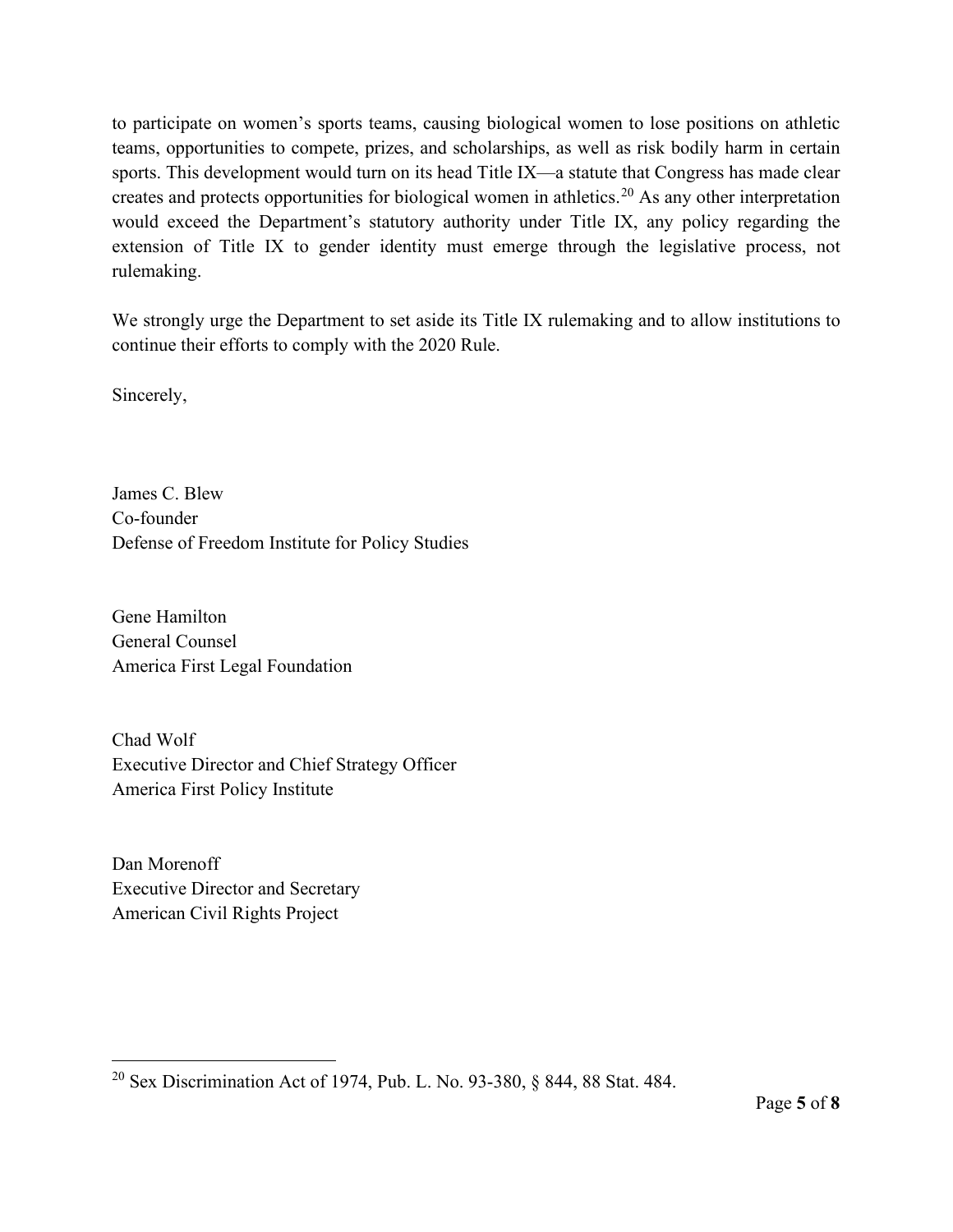Devon Westhill President and General Counsel Center for Equal Opportunity

Vernadette Broyles President and General Counsel Child and Parental Rights Campaign

David Nammo Executive Director Christian Legal Society

Colleen Holcomb President Eagle Forum

Max Eden Author of *Why Meadow Died* (Post Hill, 2019)

Ryan T. Anderson President The Ethics and Public Policy Center

Meg Kilgannon Senior Fellow for Education Studies Family Research Council

David Hacker Vice President of Litigation & Senior Counsel First Liberty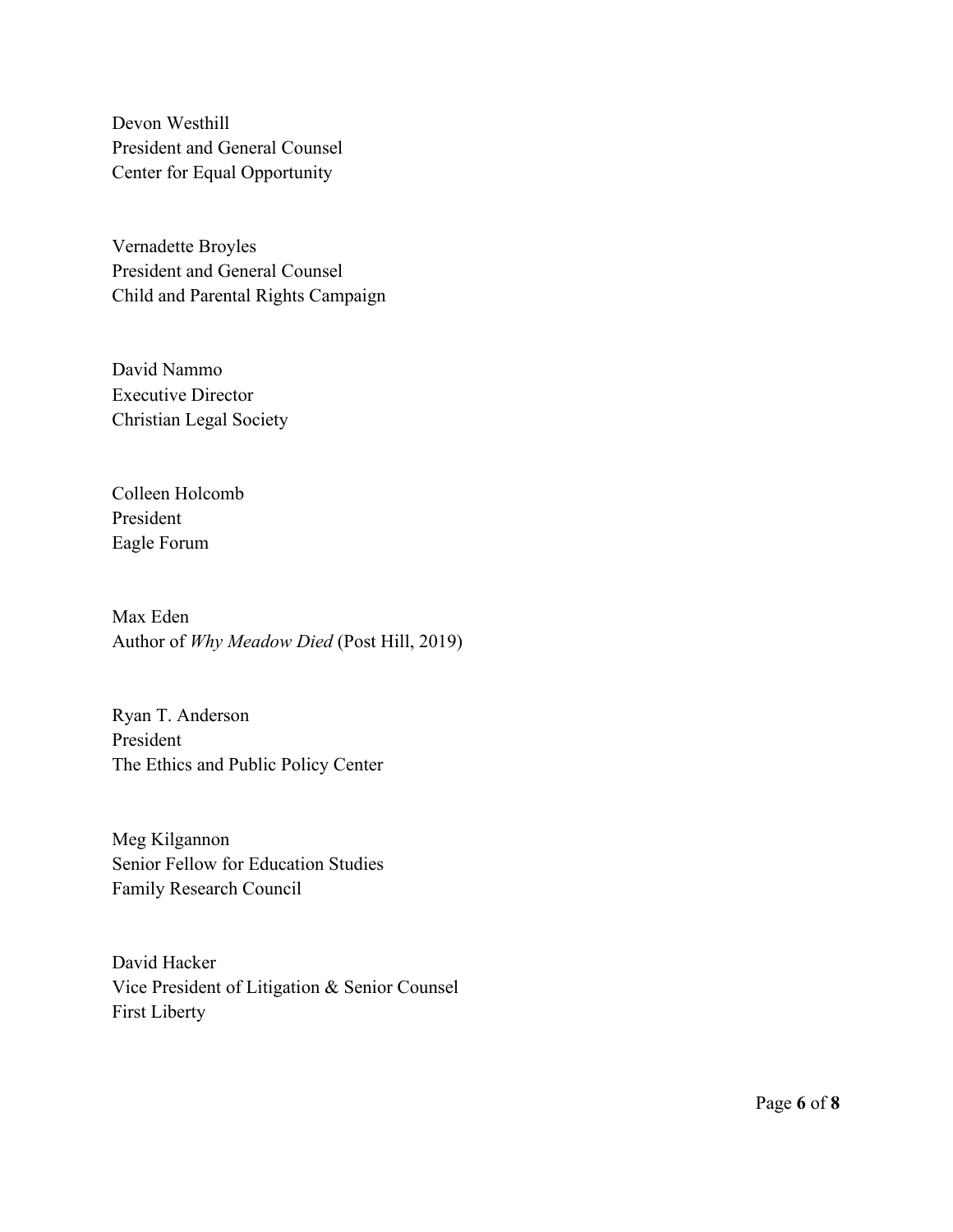Kevin Roberts President The Heritage Foundation

Jessica Anderson Executive Director Heritage Action for America

Inez Stepman Senior Policy Analyst Independent Women's Forum

Jennifer C. Braceras **Director** Independent Women's Law Center

Carrie Lukas Vice President Independent Women's Voice

Bethany Kozma Founder and CEO Keystone Policy

Tiffany Justice Co-founder Moms for Liberty

William E. Trachman General Counsel Mountain States Legal Foundation